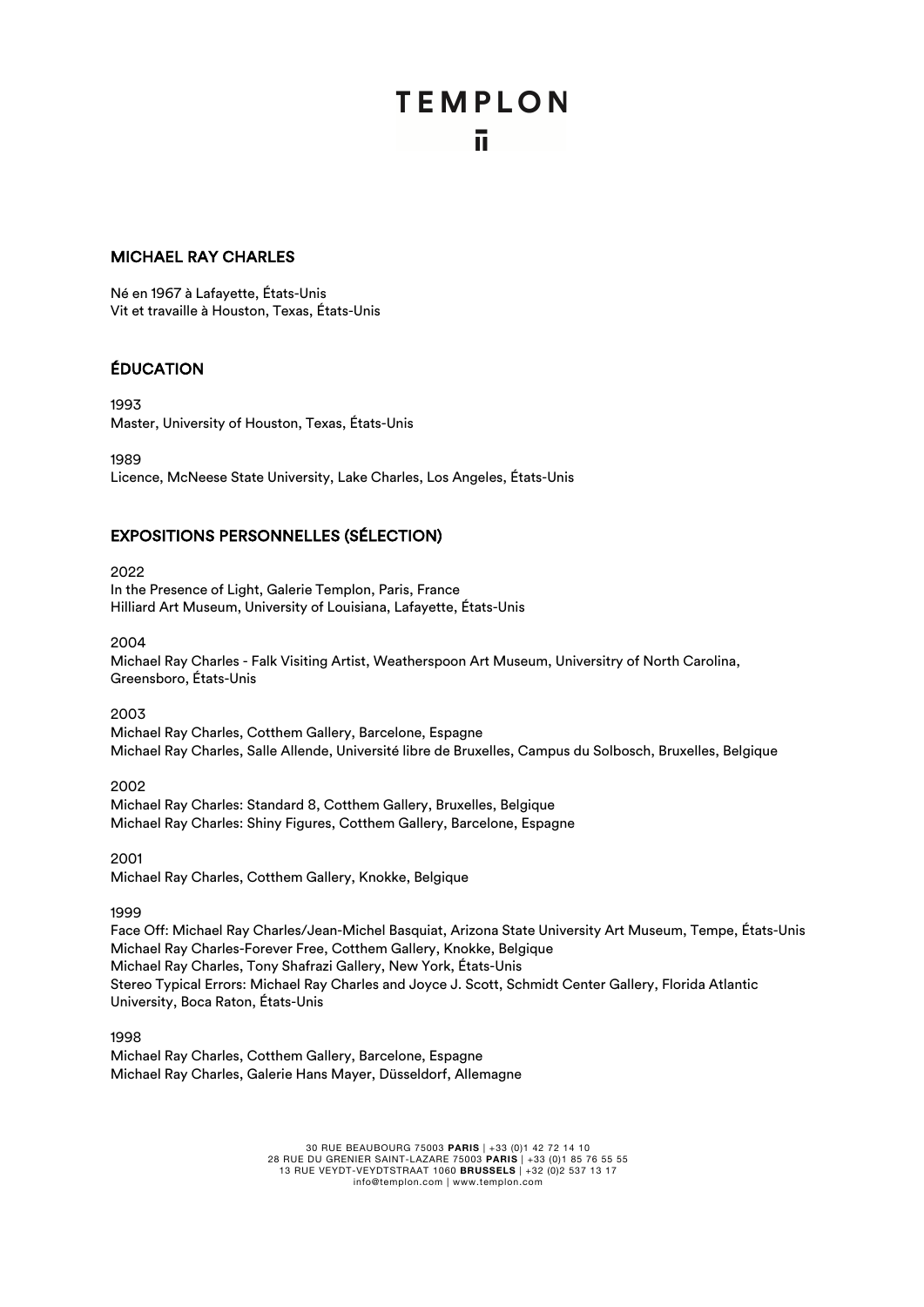# **TEMPLON**

#### 1997

Michael Ray Charles, Cotthem Gallery, Knokke, Belgique Michael Ray Charles-New Paintings ,Tony Shafrazi Gallery, New York, États-Unis

#### 1989-1997

An American Artist's Work, Blaffer Gallery, University of Houston, Texas, USA; itinérances : au Museum of Art, Texas puis au Contemporary Arts Center, à Cincinnati, États-Unis Michael Ray Charles: Paintings, Albright-Knox Art Gallery, Buffalo, New-York, États-Unis

#### 1996

Michael Ray Charles, Dishman Gallery, Beaumont, Texas, États-Unis Michael Ray Charles: New Paintings, Tony Shafrazi Gallery, New York, États-Unis

#### 1995

Michael Ray Charles, Galerie Hans Mayer, Düsseldorf, Allemagne Michael Ray Charles: Liberty Bros. Permanent Daily Circus, Moody Gallery, Houston, États-Unis Michael Ray Charles: New York, Barry Whistler Gallery, Dallas, États-Unis

 $199A$ 

Michael Ray Charles: New York, Barry Whistler Gallery, Dallas, États-Unis Michael Ray Charles: Forever Free, Tony Shafrazi Gallery, New York, États-Unis

1993

Michael Ray Charles: Forever Free, Moody Gallery, Houston, Texas, États-Unis

1991

Michael Ray Charles, Barnes Blackman Galleries, Houston, Texas, États-Unis

## COLLECTIONS PUBLIQUES (SÉLECTION)

Albright-Knox Art Gallery, Buffalo, New York, États-Unis Arizona State University Museum, Tempe, Arizona, États-Unis Blanton Museum of Art, University of Texas at Austin, Texas, États-Unis Crystal Bridges Museum of American Art, Bentonville, Arkansas, États-Unis Jesuit Dallas Museum, Texas, États-Unis Museum of Fine Arts, Houston, Texas, États-Unis The Museum of Modern Art, New York, États-Unis Mu.Zeee, Ostend, Belgium Palmer Museum of Art, Pennsylvania State University, State College, Pennsylvania, États-Unis Paul and Lulu Hiliard University Art Museum, University of Louisiana at Lafayette, Louisiana, États-Unis Rutgers University, New Brunswick, New Jersey, États-Unis San Antonio, Museum of Art, Texas, USA University Museums, University of Delaware, Newark, Delaware, États-Unis University of Nebraska, Omaha, Nebraska, États-Unis University of Mary Hardin Baylor, Belton, Texas, États-Unis University of Mississipi, Oxford, Mississipi, États-Unis University of Wiscounsin, Madison, Wiscounsin, États-Unis Warfield Center Contemporary Art Collection, University of Texas at Austin, Texas, États-Unis

> 30 RUE BEAUBOURG 75003 PARIS | +33 (0)1 42 72 14 10 28 RUE DU GRENIER SAINT-LAZARE 75003 PARIS | +33 (0)1 85 76 55 55 13 RUE VEYDT-VEYDTSTRAAT 1060 BRUSSELS | +32 (0)2 537 13 17 info@templon.com | www.templon.com